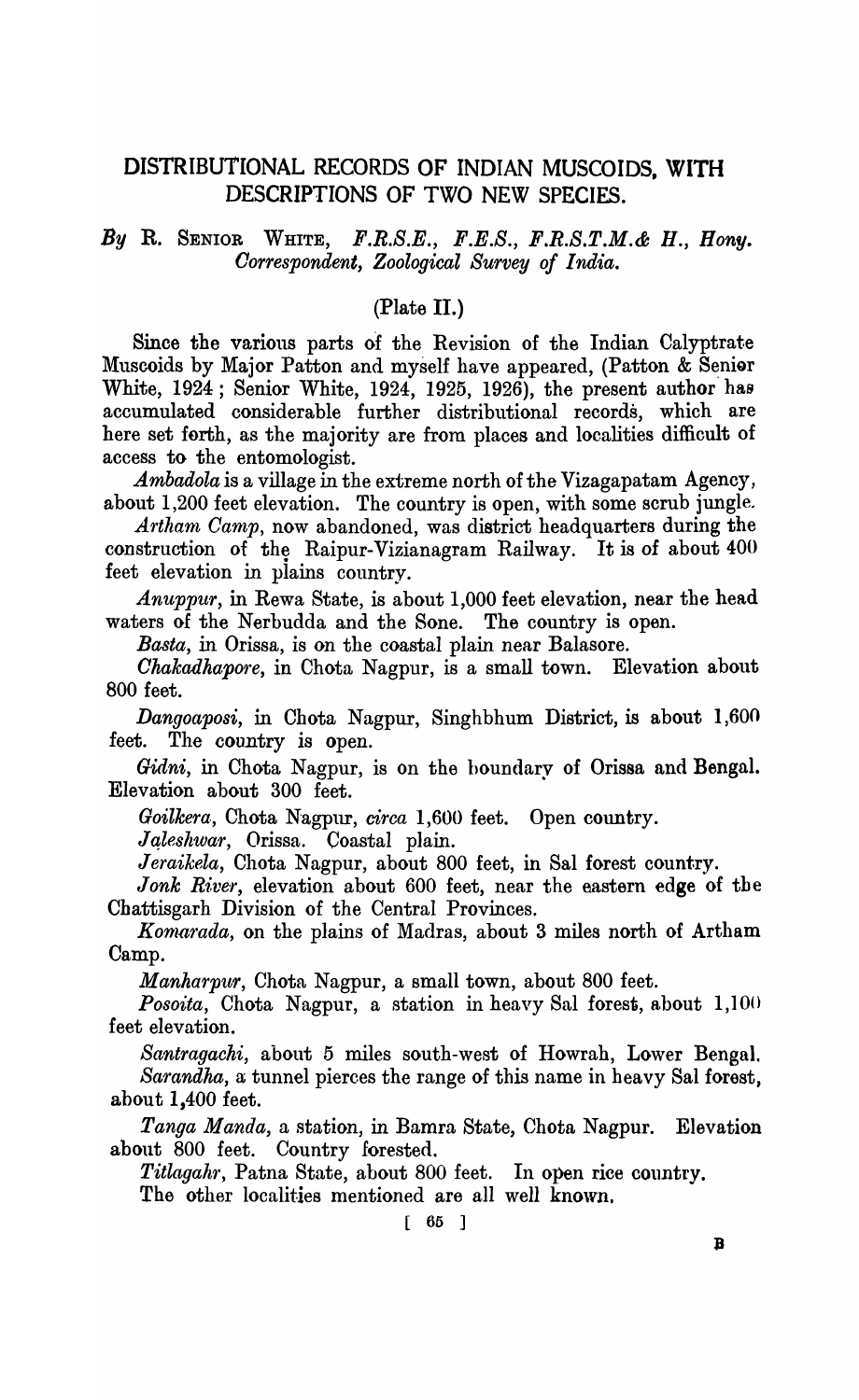MUSOINAE.

#### Morellia hortensis Wied.

Wied., Anal. Ent. 49, 101 (1824).

Artham Camp, Parvatipuram District, 21-xii-25, 1  $\zeta$ . Jeraikela, Chota Nagpur, 9-viii-28, 1  $\delta$ .

#### Musca nebulo Fab.

Fab., *Ent. ByBt.,* IV, p. 321, 35 (1784). Patton & Senior White, *Ree. Ind. MU8.,*  XXVI, p. 563, pl. xxx, fig. 3, pI. xxxii, fig. 29 (1924).

Vizagapatam, 3-9-vii-26, 3  $\lambda$  2  $\Omega$ . Artham Camp, Parvatipuram District, 29-xi-25, 1  $\delta$ . Delhi, 31-x-27, 3  $3 \delta$  6  $\Omega$ . Jeraikela, Chota Nagpur, 9-vii-28, 3  $\varphi$ . Santragachi, Bengal, 19-vii-28, 1 $\zeta$  4  $\varphi$ .

#### Musca vicina Macq.

Macq., *Dipt.. Exot.* supp. 4, p. 226, 19 (1850). Patton & Senior White, *Ree. Ind. Mus.*, XXVI, p. 563, pl. xxx, fig. 2, pl. xxxii, fig. 28 (1924).

Vizagapatam, 3-9-vii-26,  $1 \,$   $\varphi$ . Kasauli, Simla Hills, 29-vii-27,  $1 \uparrow 1$  ?. Santragachi, Bengal 19-vii-28, 1  $\uparrow$  4  $\downarrow$ .

## Musca sobens Wied.

Wied., Ausser. Zweifl. Ins., II p. 418 (1830). Patton & Senior White, Rec. Ind. *Mus.,* XXVI, p. 565, pl. xxx, fig. 5, pI. xxxii, fig. 31 (1924).

Vizagapatam, 3-9-vii-26, 2 $\beta$  12  $\varphi$ . Artham Camp, Parvatipuram District, 22-xii-25, 1  $\delta$ . Goilkera, Chota Nagpur, 1-15-vi-26, 1  $\varphi$ ; 13-16-vii-26, 2  $\varphi$ . Jeraikela, Chota Nagpur, 9-vii-28, 1  $\delta$  3  $\varphi$ . Jaleshwar, Orissa, 11-vii-26,  $1~\varphi$ . Santragachi, Bengal, 19-vii-28, 1  $\varphi$ .

#### Musca vetustissima Wlk.

Patton & Senior White, *Rec. Ind. Mus.*, XXVI, p. 566, pl. xxx, fig. 6, pl. xxxii, fig. 32 (1924).

Artham Camp, Parvatipuram District., 14-xi-25,  $1 \quad 9$ ; 19-22-xii-25,  $3 \uparrow 10$   $\Omega$ .

#### Musca ventrosa Wied.

Wied., *Ausser. Zweift. Ins.*, II p. 656 (1830). Patton & Senior White, Rec. *Ind. Mus., XXVI, p. 668, pl. xxx, fig. 10, pl. xxxii, fig. 37 (1924).* 

Artham Camp, Parvatipuram Dist., 22-xii-25,  $1 \nvert 2$ . Goilkera, Chota' Nagpur, 28-viii-28.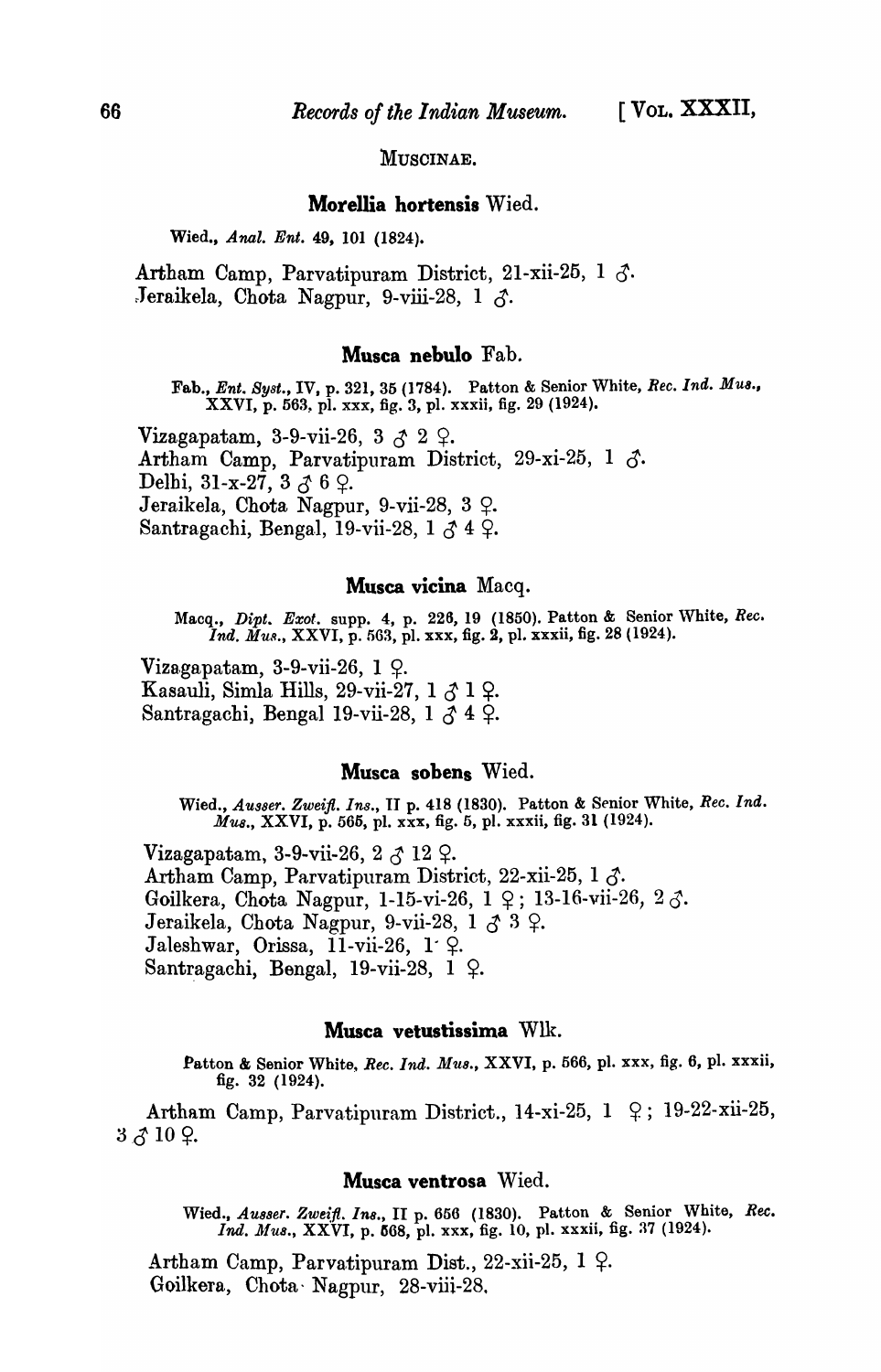1930.] R. SENIOR WHITE: *Distributional Records of Indian Muscoids.* 67

# **Musca pattoni** Aust.

Aust., *A. M. N. H.,* (8) V, p. 114 (1910). Patton & Senior White, *Ree. Ind.*  Mus., XXVI, p. 570, pl. xxx, fig. 15, pl. xxxii, fig. 41 (1924).

Artham Camp. Parvatipuram District, 14-xii-25, 1  $\delta$  (specimen with very narrow frons and 5 radial hairs); 19-22-xii-25, 1  $\vec{A}$  5  $\vec{Q}$ .

Shillong, Khasi Hills, 11-12-x-26, 1  $\zeta$  1  $\varphi$ .

Posoita, Chota Nagpur, 30-viii-28,  $2\bar{3}$  (one with 3 and 5 radials on left and right wings respectively, one with 4 on each  $\mp$ ing).

### **Musca spinobumera** Awati.

Awati, *Ind. Journ. Med. Res.,* IV, p. 138 (1916). Patton & Senior White, *Bee. Ind. Mus.,* XXVI, p. 571, pl. xxx, fig. 14, pI. xxxiii, fig. 43 (1924).

Artham Camp, Parvatipuram District, 21-xii-25, 1  $\Omega$ .

# **Musca planiceps** Wied.

Wied., Anal. Ent., 48, 100 (1824). Patton & Senior White, *Rec. Ind. Mus.*, XXVI, p. 575, pI. xxxi, fig. 23, p1. xxxiii, fig. 51 (1924).

Artham Camp, Parvatipuram District, 15-xii-25, 1  $\delta$ . Goilkera, Chota Nagpur, 1-15-vi-26, 1  $\Lambda$ .

### **Musca crassirostris** Stein.

Stein in Becker, *Mitt. Zool. Mus. Berlin*, II, p. 99, 137 (1903). Patton & Senior White, *Rec. Ind. Mus.,* XXVI, p. 577, pl. xxxi, fig. 26, pl. xxxiii, fig. 42 (1924).

Komarada, Parvatipuram District, 28-xi-25, 1  $\delta$  (males following in swarms whilst walking through reaped rice fields).

Artham Camp, Parvatipuram District, 19-21-xi-25, 12  $\zeta$  3  $\varphi$ .

### **Passeromyia heterochaeta** Villen.

Villen., *Bull. Soc. Ent. li'r.,* 1915, p. 225 (fig.).

Goilkera, Chota Nagpur, 28-viii-28,  $1 \nsubseteq \{in \}$  railway carriage that had been standing some days in the station).

#### **Orthellia lauta** Wied.

'Vied., *Ausser. Zweijl. Ins.,* II, p. 410, 44 (1830).

Artham Camp, Parvatipuram District, 29-xi-22-xii-25, 14  $\zeta$  26  $\varphi$ . Anuppur, Rewah State, 9-xii-28, 1  $\delta$ .

# **Orthellia latifrons** Mall.

Mall., A. M. N. H., (9) XII, p. 508 (1923).

Artham Camp, Parvatipuram District, 28-xi-22-xii-25, 7  $\zeta$  5  $\zeta$ .

### **Orthellia obscuripes** Stein.

Mall., A. M. N. H., (9) XII, p. 505 (1923).

Anuppur, Rewah State, 9-xii-28, 1  $\delta$ , which, with some reservation, I attribute to this species.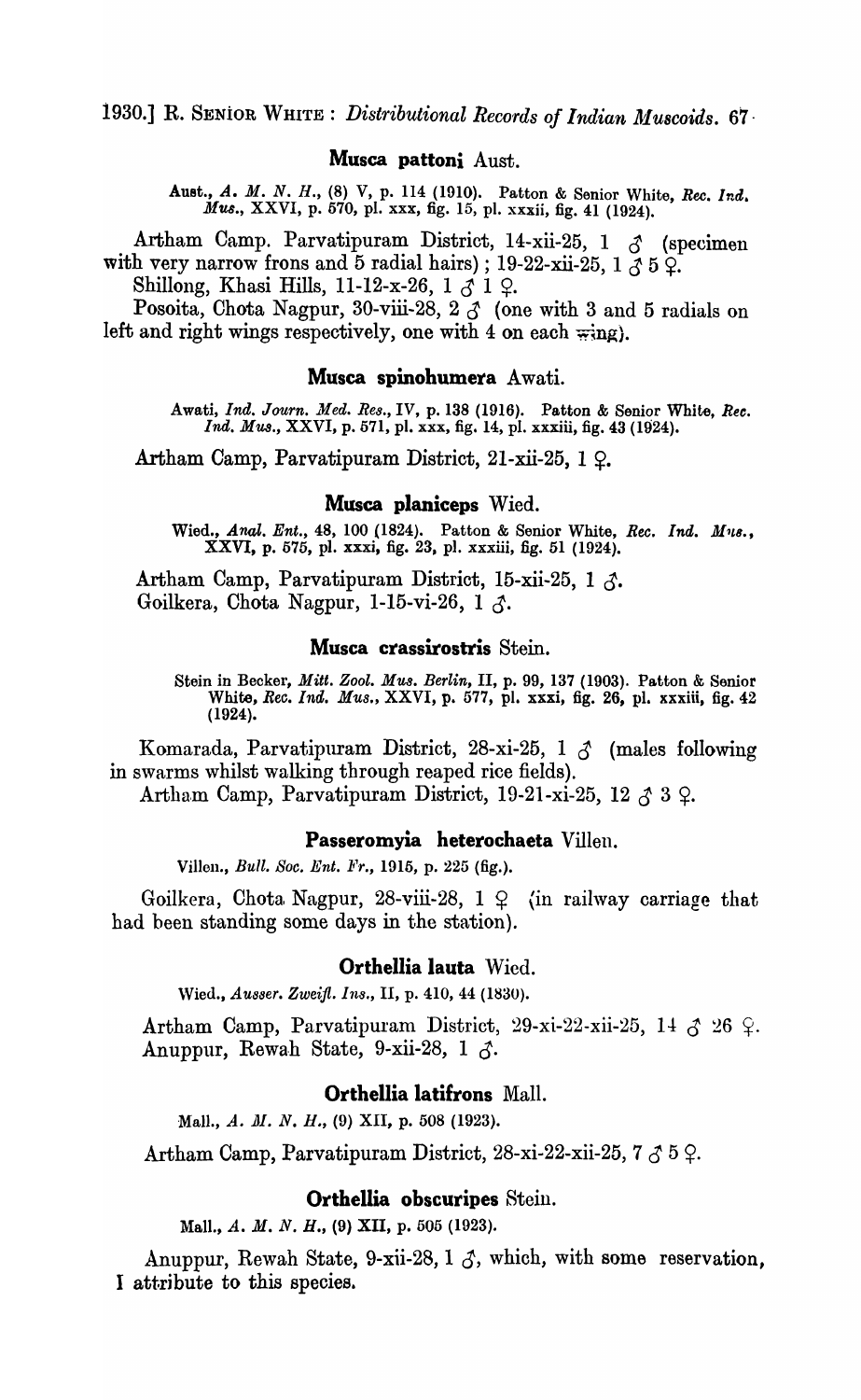#### **Orthellia siamensis** Mall.

Mall., A. M. N. H., (9) XII, p. 509 (1923).

Artham Camp, Parvatipuram District, 22-xii-25, 1  $\delta$ . Darjiling, 11-vi-26, 1  $\delta$ . **J**eraikela, Chota Nagpur, 9-vii-28, 3  $\delta$ .

### **Stomoxys calcitrans** Linn.

Linn., *F. Suec.,* (ed. ii), p. 467, 1900 (1761). Brun., *Ree. Ind. MU8.,* IV, p. 68 (1910).

Goilkera, Chota Nagpur, 28-viii-28,  $1 \Omega$ . Santragachi, Bengal, 19-vii-28, 1  $\varphi$ .

#### CALLIPHORINAE.

#### **Calliphora aucta** Wlk.

Wlk., *Dipt. Baund.,* p. 334, (1856). S. White, *Ree. Ind. Mus.,* XXVIII, p. 129 (1926).

Darjiling, 9-vi-26, 1  $\varphi$  (on window); 11-vi-26, 1  $\varphi$  3  $\varphi$  (in garden).

### **Lucilia pulchra** Wied.

Wied., *AU88er. Zweift. Ina.,* II, p. 406 (1830). S. 'Vhite, *Rec.Ind. MU8.,* XXVIII, p. 130 (1926).

Artham Camp, Parvatipuram District, 29-xi-19-xii-25, 5  $\varphi$ .

#### **Lucilia inducta** Wlk.

Wlk., Dipt. Saund., p. 335 (1856). S. White, *Rec. Ind. Mus.*, XXVIII, p. 130  $(1926)$ .

Darjiling, 4-vi-26, 1  $\Omega$ .

#### **Lucilia albopilosa** S. W.

s. 'Vhite, *Bee.. Ind. MU8.,* XXVIII, p. 130 (1926).

Darjiling, 4-vi-26, 1  $\zeta$ .

#### **Lucilia cuprina** Wied.

Wied., *Ausser. Zweifl. Ins.*, II, p. 654 (1830). S. White, *Rec. Ind. Mus.*, XXVIII, p. 131 (1926).

Santragachi, Bengal, 17-19-vii-28, 2  $\uparrow$  2  $\downarrow$ .

### **Chrysomyia megacephala** Fab.

Fab., Syst. Ent., IV, p. 317, 18 (1794). S. White, *Rec. Ind. Mus.*, XXVIII, p. 132 (1926).

Goilkera, Chota Nagpur, 13-16-vii-26, 7  $\varphi$ .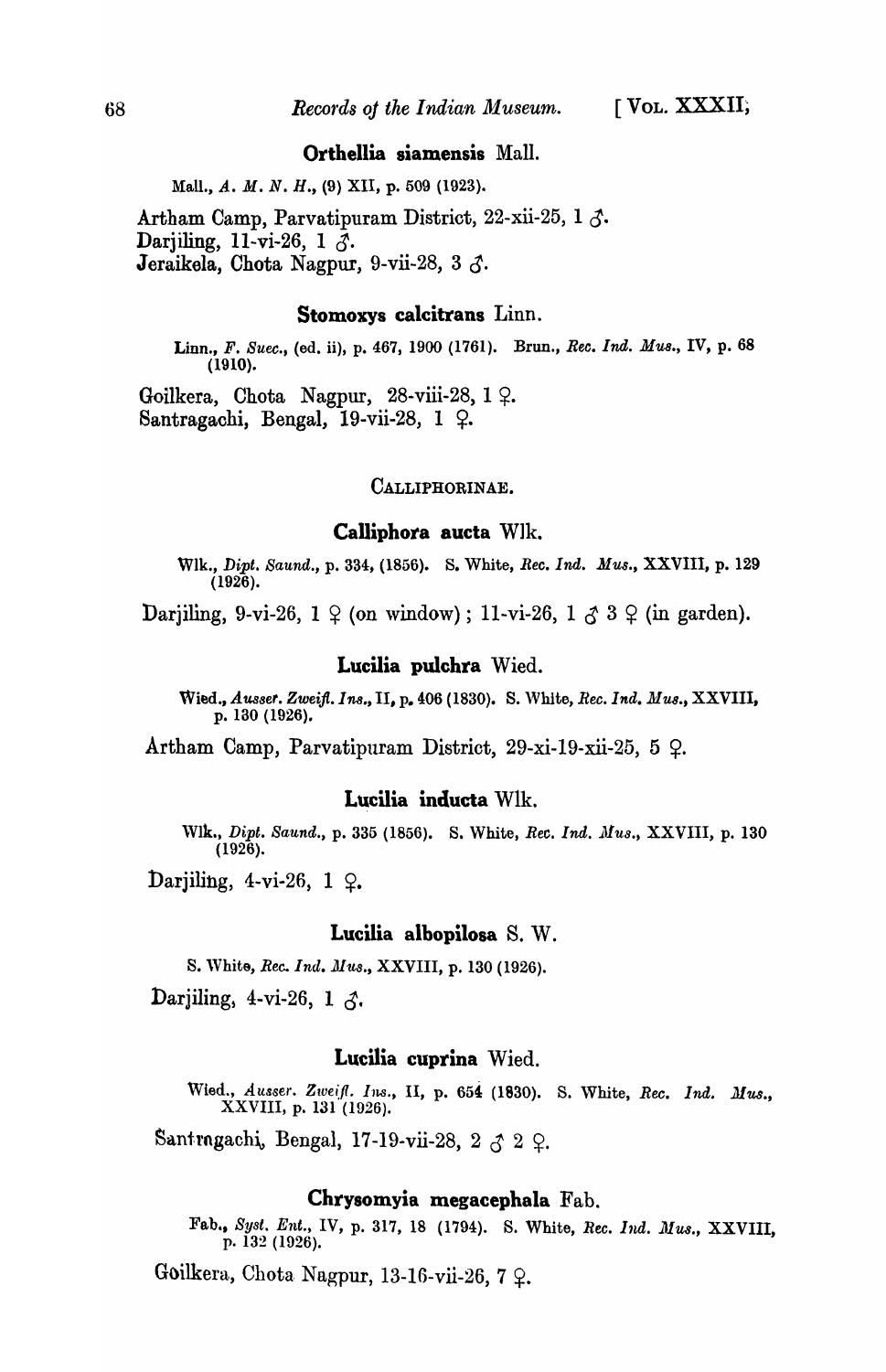1930.] R. SENIOR WHITE: *Distributional Records of Indian Muscoids.* 69

# **Chrysomyia combrea** Wlk.

Senior White, *Rec. Ind. Mus.*, XXVIII, p. 133 (1926). Shillong, Khasi Hills, 12-x-26, 1  $\lambda$ .

# **Caiusa indica** Sure.

Surc., *Arch. Mus. N. H. Paris*, (5) VI, p. 53 (1920). Komarada, Parvatipuram District, 12-x-25, 1  $\beta$  (at food).

### **Bengalia jejuna** Fab.

Fab., Ent. Syst., IV, p. 312, 1 (1794). S. White, *Rec. Ind. Mus.*, XXVIII. p. 137 (1926).

Raipur, Central Provinces, 18-ii-26, 1  $\Omega$ . Basta, Orissa, 13-v-28,  $1 \nsubseteq (at light).$ Jeraikela, Chota Nagpur, 9-vii-28, 1  $\uparrow$  1  $\downarrow$ .

# **Bengalia lateralis** Macq.

l\Ia.eq., *Dipt. Exat.,* II, iii, p. 277, 1 (1843). S. White, *Bee. Ind. Mus.,* XXVIII, p. 137 (1926).

Uluburu, Keonjhar State, 30-ix-28.

### **Bengalia martin-leakei,** sp. nov\_

(Plate II, figs. 1, 2.)

15 mm. 1  $\delta$ . *Head*: frons orange-brown, parafrontalia paler, ashy, the whole rather less than one-third of head width. Parafacialia paler greyish, with hlack flecks opposite the antennal roots, at middle and (large and less distinct) on each side of mouth opening. Antennae dark brown, third segment grey pollinose. Palpi yellow with black bristles. *Thorax:* mesonotum and scutellum light coffee brown, without distinct paler lateral margins. Pleurae almost concolorous. *Abdo* men : Yellow with black marginal hind bands, broad on segments ii and iii. *Legs* brown, meta-tarsi paler, apical tarsal segments blackened. Front femora armed with six spines on basal third, closely set, the first short, on very prominent tuberosity. *Wings* infuscated. Squamae grey.

The male genitalia are very similar to *lateralis* Macq., but the bifurcation of the anterior claspers is a perfectly distinct feature. The posteriorly directed process on the posterior claspers common to *lateralis* and *siarnensis* S. W. is here reduced to a vestige.

In my key to the genus (Senior White, 1924), the new species runs to couplet 5, separating on the more basal situation, closer apposition and stronger character of the front tibial spines from *siarnensis,* to which it appears most closely allied.

Unique type from Rayagada, Vizagapatam Agoncy Tracts, l-x-25, 1  $\delta$ . In my own collection. I have much pleasure in dedicating this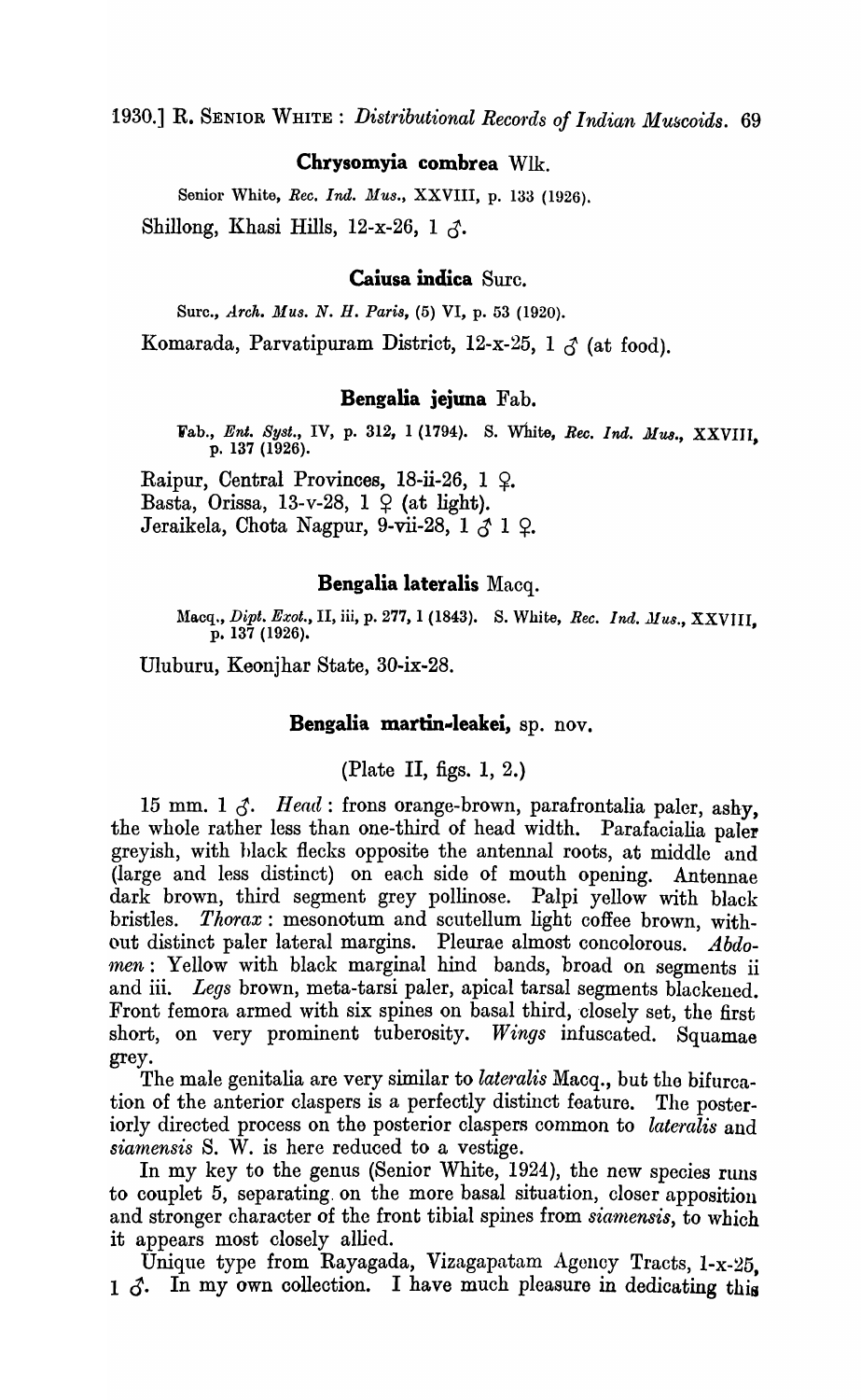species to Col. A. Martin Leake, V.C., F.R.C.S., Chief Medical Officer of the Bengal-Nagpur Railway, as a mark of appreciation of his never failing interest in the purely scientific side of my work in his Department.

#### Bengalia hastativentris S. W.

S. \Vhite. *Spol. Zeyl.,* XII, p. 306 (1923). Delhi, 5-viii-27,  $1 \Omega$ .

#### Bengalia bezzii S. W.

S. White, *Spol. Zeyl.,* XII, p. 306 (1923). Chakhadapore, Chota Nagpur, 6-vii-28, 1  $\varphi$ .

#### RHINIINAE.

#### Pollenia pilisquama S. W.

S. White, *Ree. Ind. MU8.,* XXVI, p. 84 (1924).

Shillong, Khasi Hills, 12-x-26, 2  $\zeta$ .

The type of this species came from Ceylon, and the present is yet another record of the similarity of the Ceylon and Shillong dipterous faunas.

### Strongyloneura viridana Tnsd.

Tnsd., *llee. Ind. MU8.,* XIII, p. 197 (1917).

Artham Camp, Parvatipuram District, 14-xii-25, 1 Q.

#### Strongyloneura coerulana Tnsd.

Tnsd., *Rec. Ind. Mus.*, XIII, p. 198 (1917).

Artham Camp, Parvatipuram District, 14-15-xii-25, 1  $\beta$  1  $\Omega$ .

#### Strongyloneura nebulosa Tnsd.

Tnsd., *Rec. Ind. Mus.*, XIII, p. 197 (1917).

Goilkera, Chota Nagpur, 13-16-vi-26, 1  $\delta$ .

# Metallea divisa Wlk.

Wlk., *Dipt. Saund.,* p. 333 (1856). S. 'Vhite, *Spol. Zeyl.,* XIII, p. 114 (1924).

Titlagahr, Patna State, 11-xii-26, 2  $\varphi$  (the legs and abdomen are rather darker than in southern specimens).

Jeraikela, Chota Nagpur, 9-vii-28, 1 9.

## ·Idiella mandarina Wied.

Wied., *Asser. Zweijl. Ins.,* II, p. 350 (1830). S. White, *Spol. Zeyl.* XIII, p. 111 (1924).

Goilkera, Chota Nagpur, vi-26,  $1\acute{G}$ .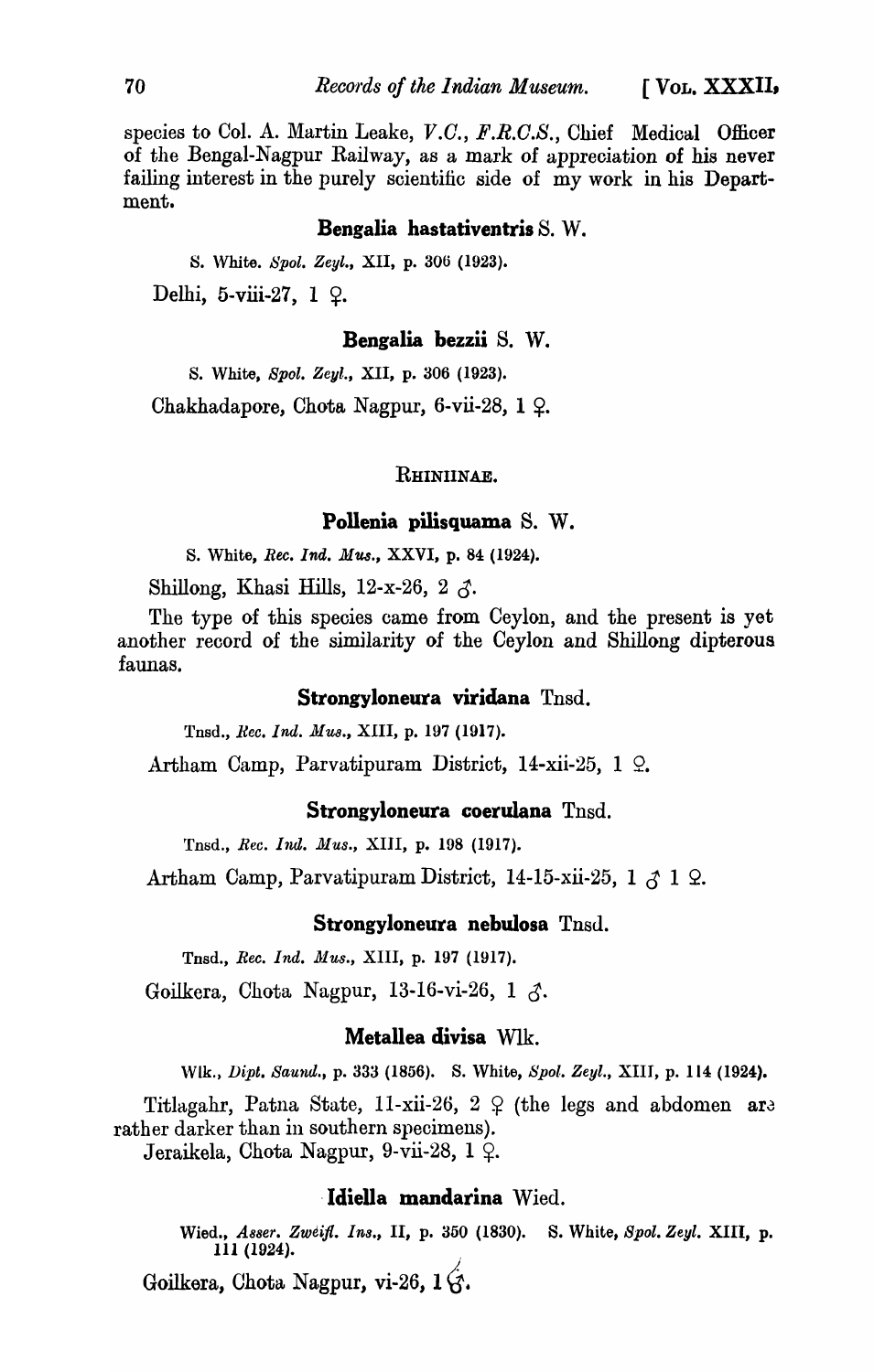1930.) R. SENIOR WHITE: *Distributional Records of Indian Muscoids.* 71

Stomorhina dsicolor Fab. var. nigripes S. W.

S. White, *Mem. Dept. Ag. Ind.* (Ent. Ser.) VII, p. 167 (1922).

Darjiling,  $11-vi-26$ ,  $1 \nightharpoonup$ , is intermediate between the type and the variety.

# SARCOPHAGINAE.

# Sarcophaga pes-helicis, sp. nov.

(Plate II, fig.  $3$ .)

 $9 \text{ mm}$ . 1  $\beta$ . *Head*: frontal width about half an eye-breadth. Frontals diverging. Facials numerous and strong. Genals strong, black. Three clear rows of post-ocular black cilia. Frontal stripe dark brown. Parafrontals together about as wide as frontal, these and face dark silvery grey with black reflections at their junction. Antennae black, third joint about 2<sup>1</sup>/<sub>2</sub> times second. Palpi black. *Thorax*: ground colour bluish -grey, more yellowish grey marginally. Acrostichals a weak prescutellar pair only. Dorso-centrals 2: 3. *Abdomen:* ground colour as thorax, the black spots rather elongate. Second segment with marginals. GSi black with strong apicals; GSii black. Sternites outstandingly haired. *Legs.'* Mid femora with comb and fringe of short hairs. Mid tibiae bare. Hind femora with long sparce fringe on posterior aspect. Hind tibiae with sparce double fringe. *Wings*: Vein I bare. Segments iii and v of costa sub-equal. *Genitalia* as figured on pI. II, fig. 3. Seventh sternite of *kaemorrhoidalis* pattern. The specific name refers to the snail-like appearance of the median and two lateral processes of the aedoeagus.

Unique type : Darjiling, in garden, 11-vi-26, 1  $\beta$ . In my own collection.

In my keys to the Oriental species (Senior White, 1924), the species on external characters runs to *joseplti* Bott., separating on the presence of marginals on the second abdominal segments. On genitalia characters it runs to couplet 38 of the key, from the two species contained in which it is amply distinct.

In describing a new species from the Himalayas it is always necessary to make sure that the form is not a member of the Palaearctic Fauna. By my key to these species it runs to *discifera* Kram., from which the genitalia at once distinguish it.

It is noteworthy that in the Darjiling area, which in almost every 'family of the Diptera has one of the richest faunas in the World, in the Sarcophaginae, beside this evidently very rare form, much collecting has only yielded two common and wide-spread Palaearctic species.

# Sarcophaga haematodes Mg.

Mg., *Byst. Besch.,* V, p. 29 (1826). S. \Vhite, *Rer,. Ind. AI-us.,* XXVI, p. 230 (1924).

Darjiling, 4-7-vi-26, 3  $\zeta$  1  $\zeta$ .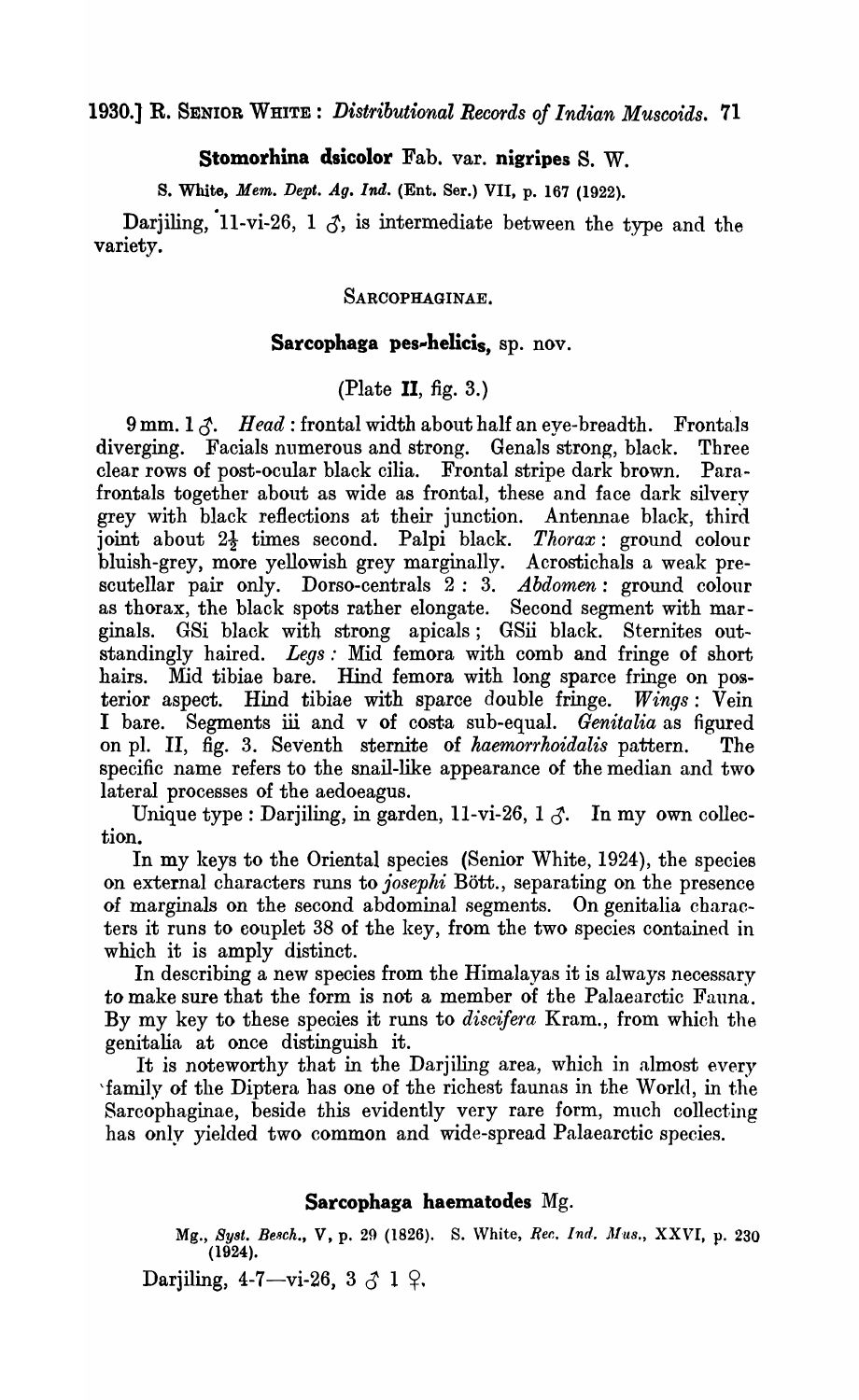### Sarcophaga walayari S. w.

S. White. *Ree. Ind. Mus.,* XXVI, p. 231 (1924).

Posoita, Chota Nagpur, 30-viii-28, 2  $\delta$ , in heavy Sal forest.

This is the first record of the capture of this species since the original unique type from Malabar, over 2,000 miles south-west of the present record. The structure of the genitalia make the conspecificity certain, but I would add to my original description as follows :—Lateral verticals may be present or absent; 3rd. abdominal segment with strong marginals; costal bristle present or absent. The rediscovery of this species in heavy forest strengthens the opinion expressed in my 1924 paper, p. 234, that this is a heliophobic species confined to deep forest.

#### Sarcophaga annandalei S. W

S. White, *Rec. Ind. Mus.,* XXVI, p. 233 (1924).

Goilkera, Chota Nagpur, 12-15-vi-26, 1  $\zeta$ .

This station is about 1,600 feet up in the hills of the Singhbhum District, in very different country to Pusa, the nearest record. The present one sheds no further light on the distribution.

#### Sarcophaga knabi Park.

Park., *Proc. U. S. Nat. Mus.,* LTV, p. 96 (1917).

Artham Camp, Parvatipuram District, 14-21-xii-25, 3  $\zeta$ . Titlagahr, Patna State, 10-xii-26, 1  $\delta$ . Chakadharpore, Chota Nagpur, 7-vii-28. Ambadola, Vizagapatam Agency Tracts, 15-iii-29, 1  $\zeta$ .

### Sarcophaga knabi Park. var. flavipalpis S. W

S. White, *Rec. Ind. Mus.,* XXVI, p. 235 (1924).

Artham Camp, Parvatipuram District, 29-xi-21-xii-25, 3  $\zeta$ . Titlagahr, Patna State, 10-xii-26. Chakadharpore, Chota Nagpur, 7-vii-28. Sarandha Forests, Chota Nagpur, 14-vii-26, 1  $\zeta$ . Posoita, Chota Nagpur, 30-viii-28, 1  $\zeta$ . Ambadola, Vizagapatam Agency Tracts, 15-iii-29, 3  $\zeta$ .

These records indicate that this species and its variety are generally distributed in the Eastern Ghats of the Carnatic, in the Chota Nagpur Hills, and even up toward the Eastern Central Provinces.

# Sarcophaga albiceps Mg.

Meig., *Bys,.Besch.,* V, p. 22 (1826). S. White, *Ree. Ins. Mus.* XXVI p. 236  $(1924)$ .

Shillong, 12-x-26, 1  $\delta$ .

Ambadola, Vizagapatam Agency Tracts, 15-iii-29, 3 3.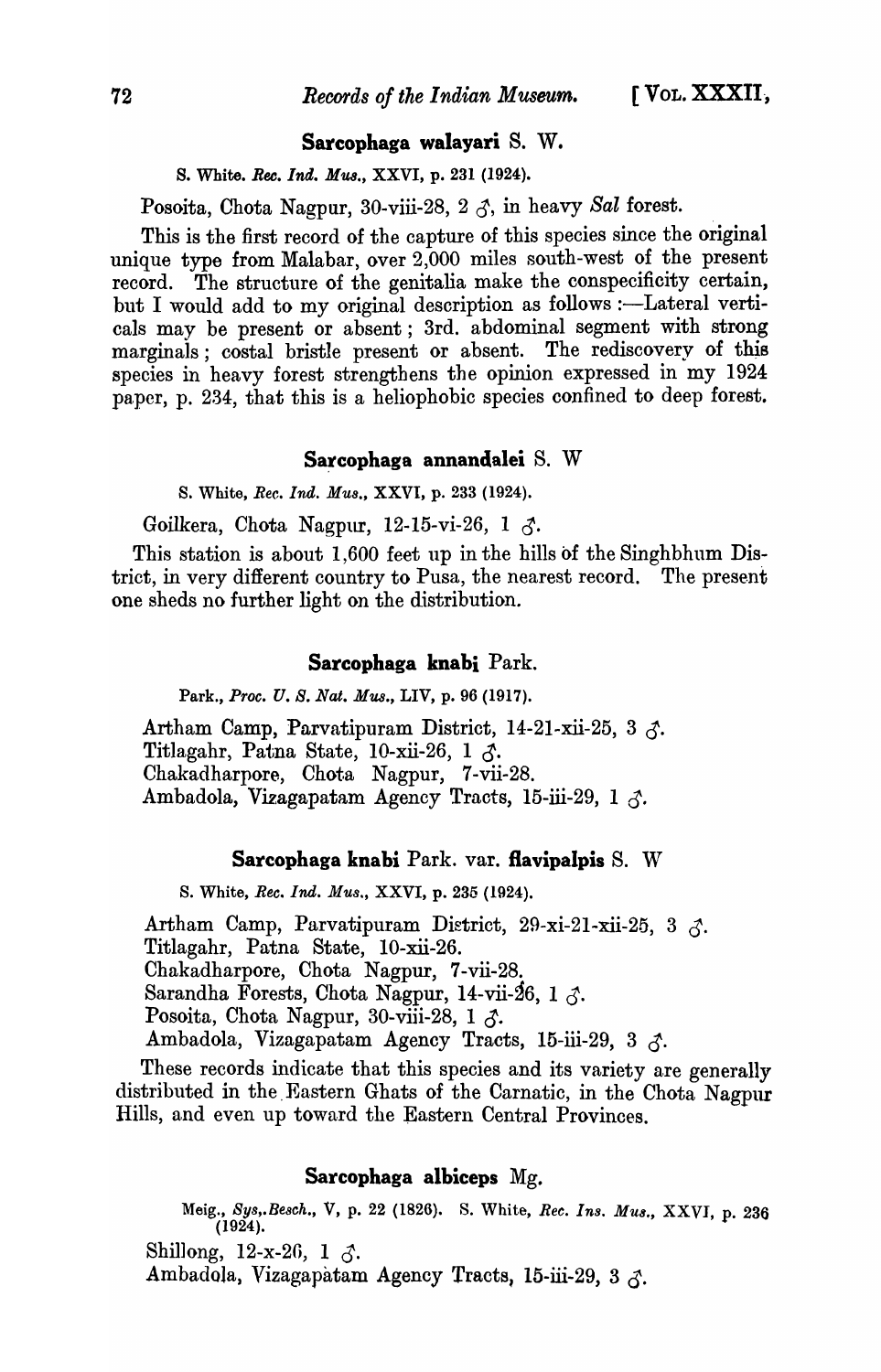### Sarcophaga hirtipes Wd. var. orchidea Bött.

Bott., *Ann. Mus. Nat. Hung.,* XI, p. 375 (1913).

Artham Camp, Parvatipuram District, 28-xi-14-xii-25, 5  $\zeta$ . Titlagahr, Patna State, 10-xii-26, 2  $\delta$ . Sarandha Forests, Chota Nagpur, 14-vii-26, 1  $\zeta$ . Shillong, Khasi Hills, 11-x-26, 1  $\zeta$ . Gidni, Bihar, 11-viii-28, 1  $\delta$ . Chakadhapore, Chota Nagpur, 7-vii-28, 2  $\lambda$ . Andamans, August, 1928, 4  $\delta$  (Sewell).

These records show the Malayan form of this species to be widely distributed in the Northern Carnatic and the Chota Nagpur Hills, *i.e.*, in the triangular space formed by the lines leading to Bhimavaram and Palamau of text-fig. 1 of my 1924 paper.

### Sarcophaga orientaloides S. W.

S. White, *Ree. Ind. Mus.,* XXVI, p. 244 (1924).

Artham Camp, Parvatipuram District, 19-22-xii-25, 3  $\delta$ . Ambadola, Vizagapatam Agency Tracts, 15-iii-29, 1  $\zeta$ . Goilkera, Chota Nagpur, 1-15-vi-26, 1  $\zeta$ .

These records extend the known distribution over the Eastern Ghats and the Chota Nagpur Hills. It probably exists all over the hill areas of the Carnatic.

#### Sarcophaga crinita Park.

Park., *Proc. U. S. Nat. Mus.*, LIV, p. 92 (1917).

Dangoaposi, Chota Nagpur, 3-xi-25, 1  $\delta$ .

#### Sarcophaga futilis S. W.

S. White, *Ree. Ina. MU8.,* XXVI, p. 246 (1924).

Artham Camp, Parvatipuram District, 15-xii-25, 1  $\delta$ . Chakadhapore, Chota Nagpur, 7-vii-28, 1  $\delta$ . Tanga Manda, Bamra State, 12-ix-28, 1  $\zeta$ . Posoita, Chota Nagpur, 30-viii-28, 1  $\zeta$ .

The Eastern Ghats record from Artham Camp is very isolated. The others extend its Bihar and Orissa distribution.

#### Sarcophaga martellata S. W.

S. White, *Rec. Ind. Mus.*, XXVI, p. 247 (1924).

Artham Camp, Parvatipuram District, 14-xii-25, 1  $\zeta$ . Titlagahr, Patna State, 10-xii-26, 1  $\zeta$ .

Jonk River, Central Provinces, 18-iii-29, 1  $\delta$ .

These records fit in well with my hypothesis of a Carnatic centre of distribution for this species.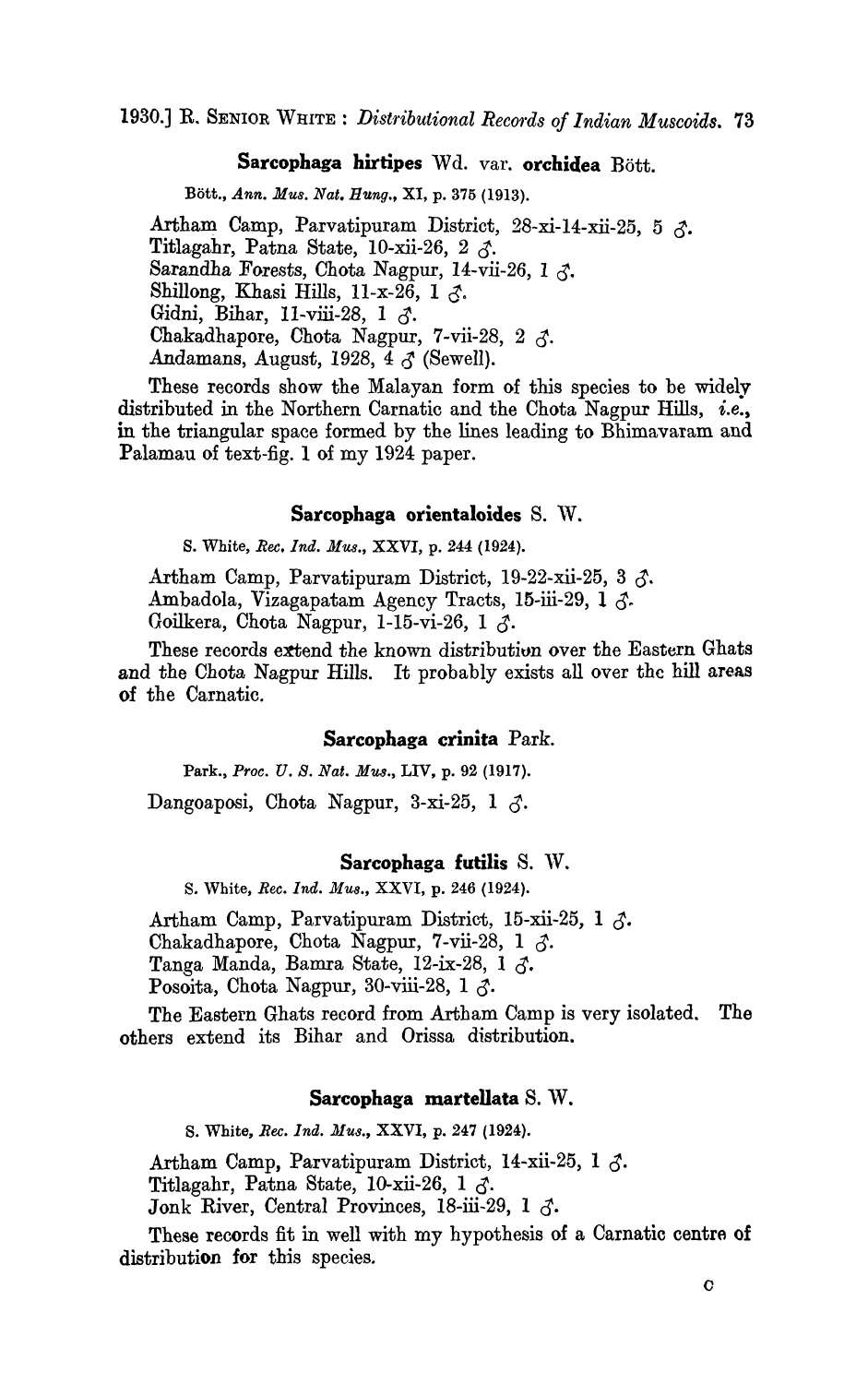#### Sarcophaga dux Thoms. var. harpax Pand.

Pand., *Rev. Ent. Fr.,* XV, p. 189 (1896). S. White, *Ree. Ind. Mus.,* XXVI, p. 250 (1924).

Dangoaposi, Chota Nagpur, 3-xi-25, 1  $\zeta$ . Santragachi, Bengal, 18-19-vii-28, 2  $\zeta$ . Chakadhapore, Chota Nagpur, 7-vii-28, 1  $\zeta$ . Ambadola, Vizagapatam Agency Tracts, 15-iii-29, 1  $\lambda$ .

It is extremely curious that only the *harpax-form* has been seen in four years random collecting. The only Madras record is within 5 miles of the Orissa frontier.

### Sarcophaga ruficornis Fab.

Fab., *Ent. Byst.,* IV, p. 314, 6 (1794). S. 'Vhite, *Rec. Ind. Mus.,* XXVI, p. 251 (1924).

Manharpur, Chota Nagpur, 5-ix-26, 1  $\delta$ .

### Sarcophaga fuscicauda Bött.

Bott., *Ent. Mitteil.,* I, p. 168 (1912).

Artham Camp, Parvatipuram District, 29-xi-21-xii-25, 2  $\lambda$ .

This record stands isolated. The nearest are Madras (Guindy), about 500 miles south, and Dacca, about 600 miles north~east.

#### Sarcophaga karnyi Hardy.

Hardy, *Proc. Linn. Boc. N. B. W.,* LII (4), p. 454 (1927).

This species, described from Java three years after my 1924 ' *Revision*,' was unknown to me personally until I received a small collection from the Andamans made by Lt.-Col. R. B. Seymour Sewell in August, 1928, among which I was at once able to recognize Hardy's species. The details are: MacPherson Strait, Station B. vii,  $1 \beta \ 1 \ \hat{Y}$  *in cop.* Viper Island, Station B. xi,  $1 \circ l \circ n$  *cop.* There are 4 more  $\partial \mathcal{L}$ , without exact locality, in the same collection.

This discovery led me to re-examine the Indian Museum material recorded in my 'Revision,' by which I found that the 6  $\delta \delta$  from Port Blair, Andamans, 15-ii-15-iii-15 (Kemp), the 2  $\delta\delta$  from Mergui, and the Sarawak  $\beta$  from Beebe's collection therein recorded as *fuscicauda* are really *karnyi.* Annandale's Rangoon specimen, 25-ii-08, 1 cannot decide about, but it seems nearer to Hardy's than to Böttcher's species.

From the above data it appears that the Indian species, (or possibly variety), does not reach Burma or the Andamans, where it is replaced by the Javanese form. This raises the question of the conspecificity of *fuscicauda* (type) from Formosa with *hutsoni* Park. from Ceylon (type) and South India. I have not seen Böttcher's type, and in sinking *hutsoni* in *fuscicauda* relied on Bottcher's figure. This, though good enough to illustrate a very distinct new species, is not sufficiently detailed when such a apecies is suspected of consisting of more than one variety, and until Böttsher's type is re-examined the matter must remain in doubt. If I have erred, I have done so in good company, for Parker's